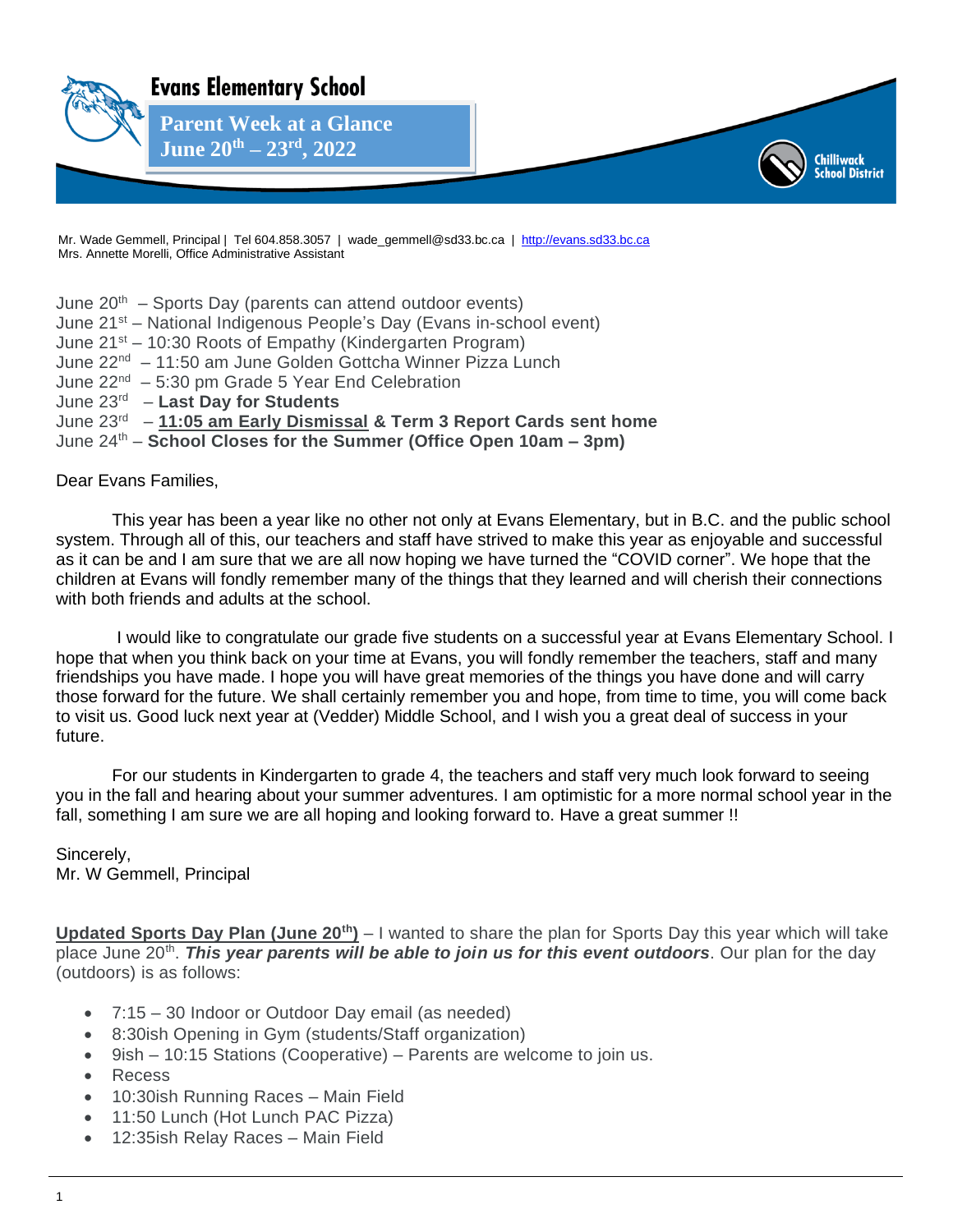We will have an "inside" activity day for students in the event of rain or inclement weather *however, our inside capacity limits will likely not allow us to include parents should events need to be moved indoors due to weather. The decision on an indoor or outdoor event will take place by 7:30 am on June 20th and will be communicated to parents by email.*

**Grade 5 Year End –** We wanted to share with grade 5 parents our plan for the grade 5 year-end celebration. You have hopefully already received this information by email should you have a child in grade 5 this school year. The celebration will take place on June 22<sup>nd</sup> at 5:30 pm in the Evans Gym and will run for about 90 minutes. We encourage students to dress semi-formal for this evening. Parents as well as other significant family members are welcome and encouraged to attend. At the end of the celebration, we will have a special treat for students and some refreshments for family members. There will also be an opportunity for families to take a photo of their child. We look forward to celebrating your child's success at Evans this evening.

**Early Dismissal** – A reminder that Thursday, June 23<sup>rd</sup> is the final day of school for students for this school year. **Student will be dismissed at 11:05 on this day and report cards handed out at that time**. We are unfortunately not able to hand out report cards early for families who may be taking an early vacation. Report cards not sent home with children or picked up by families will be mailed out over the summer. **Aboriginal Day** – Out School will be celebrating National Indigenous People's Day with an in-school event for students on the morning of June 21<sup>st</sup>.

**Lost and Found** – Please encourage your child to have a look in the lost and found for any items they may have lost over the school year.(We will also be doing this in classroom groups). Any items not claimed by June 24<sup>th</sup> may be donated to the Salvation Army or local charities.

**School Supplies for Fall 2022** – This year we are working with a local vendor (School Start) to help parents purchase supplies for students in grades 1- 5. This will allow parents to go online, order their child's supplies (based on grade) and have them delivered directly to the school for their child. To order supplies this year parents can:

**Step #1** :Go directly to:<https://schoolstart.ca/>

**Step #2** :Click on the following:

- Parents Shop Here
- Purchase School Supply Kits
- Select Province, then City, then School (Evans)
- Click Here to Purchase Your School Kits
- Lastly, click on their grade

These instructions will also be included on the **Evans website as well**. Supplies can also be ordered by phone or for assistance with online orders parents can call 1-800-580-1868. For parents who wish to source their own supplies the lists will also be included on the website

Should you have any questions please feel to contact the school.